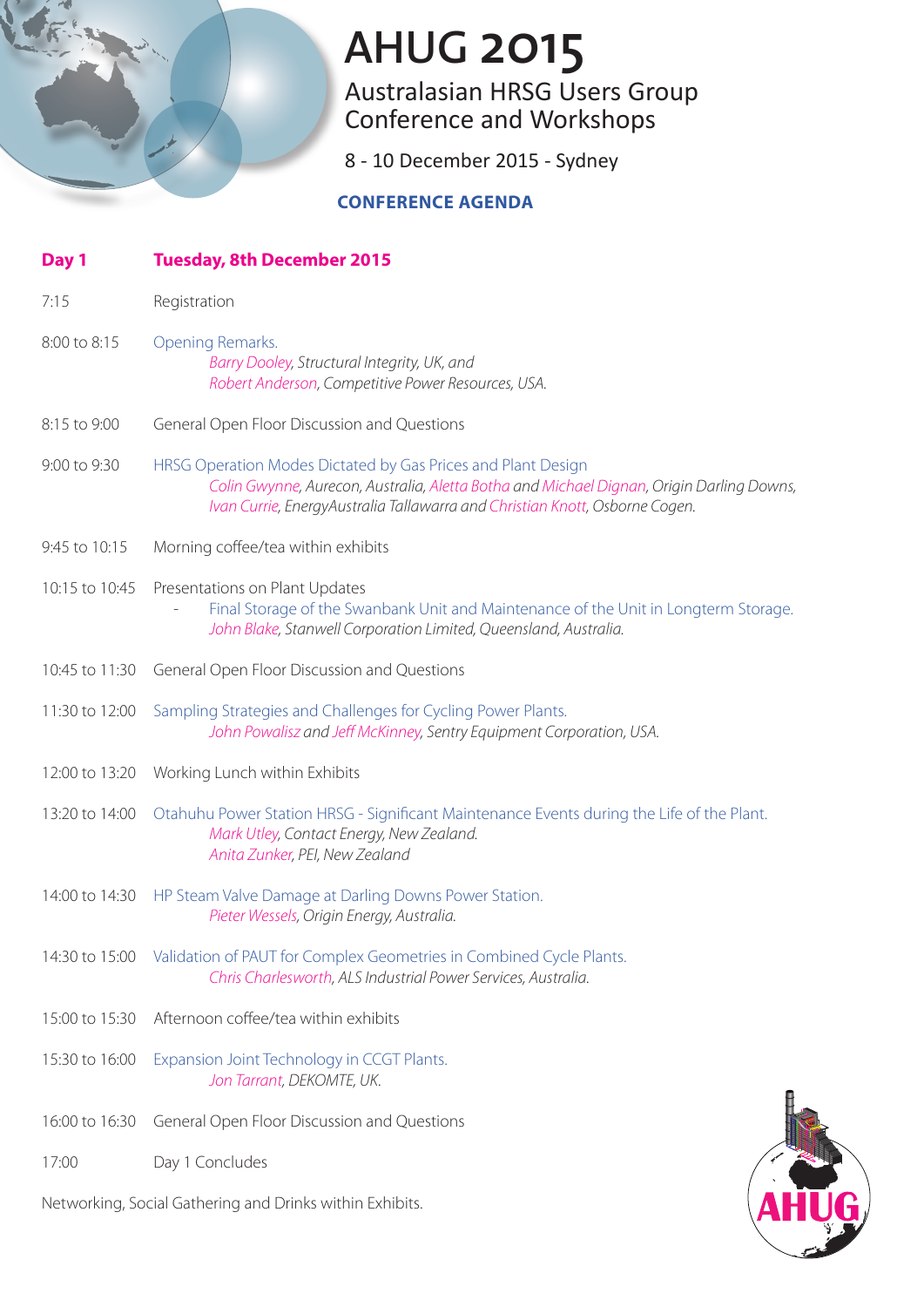

Australasian HRSG Users Group Conference and Workshops

8 - 10 December 2015 - Sydney

| Day 2          | <b>Wednesday, 9th December 2015</b>                                                                                                                                                                                                                                   |
|----------------|-----------------------------------------------------------------------------------------------------------------------------------------------------------------------------------------------------------------------------------------------------------------------|
| 8:00 to 9:00   | General Open Floor Discussion and Questions                                                                                                                                                                                                                           |
| 9:00 to 9:30   | Flexible/Fast Start HRSG Operation and Optimised Cycle Chemistry.<br>David Addison, Thermal Chemistry, New Zealand                                                                                                                                                    |
| 9:45 to 10:15  | Morning coffee/tea within exhibits                                                                                                                                                                                                                                    |
| 10:15 to 11:00 | Short Presentations on Recent Advances and Plant Updates<br>Update on Cycle Chemistry Control and FAC.<br>Barry Dooley, Structural Integrity, UK.<br>Update on Thermal Assessments.<br>$\overline{\phantom{a}}$<br>Robert Anderson, Competitive Power Resources, USA. |
| 11:00 to 11:30 | General Open Floor Discussion and Questions                                                                                                                                                                                                                           |
| 11:30 to 12:00 | High Energy Piping Analysis and Inspection Considerations.<br>Chris Jones, Quest Integrity, Australia.                                                                                                                                                                |
| 12:00 to 13:15 | Working Lunch within exhibits                                                                                                                                                                                                                                         |
| 13:15 to 13:45 | Presentations on Recent Advances and Updates<br>Legislative and Standards Update Applicable to HRSG Owners.<br>Darren Sullivan, ALS Industrial Power Services, Australia                                                                                              |
| 13:45 to 14:30 | General Open Floor Discussion and Questions                                                                                                                                                                                                                           |
| 14:30 to 15:00 | Presentations on Recent Advances and Updates<br>Ultrasonic Control of SH/RH Drains.<br>ä,<br>Robert Anderson, Competitive Power Resources, USA                                                                                                                        |
| 15:00 to 15:30 | Afternoon coffee/tea within exhibits                                                                                                                                                                                                                                  |
| 15:30 to 16:00 | Presentations on Plant Updates<br>The Latest IAPWS Updates.<br>Barry Dooley, Structural Integrity, UK<br>Gary Joy, Retired Australia (Chair of AUSAPWS).                                                                                                              |
| 16:00 to 16:30 | General Open Floor Discussion and Questions                                                                                                                                                                                                                           |
| 17:00          | Day 2 Concludes                                                                                                                                                                                                                                                       |

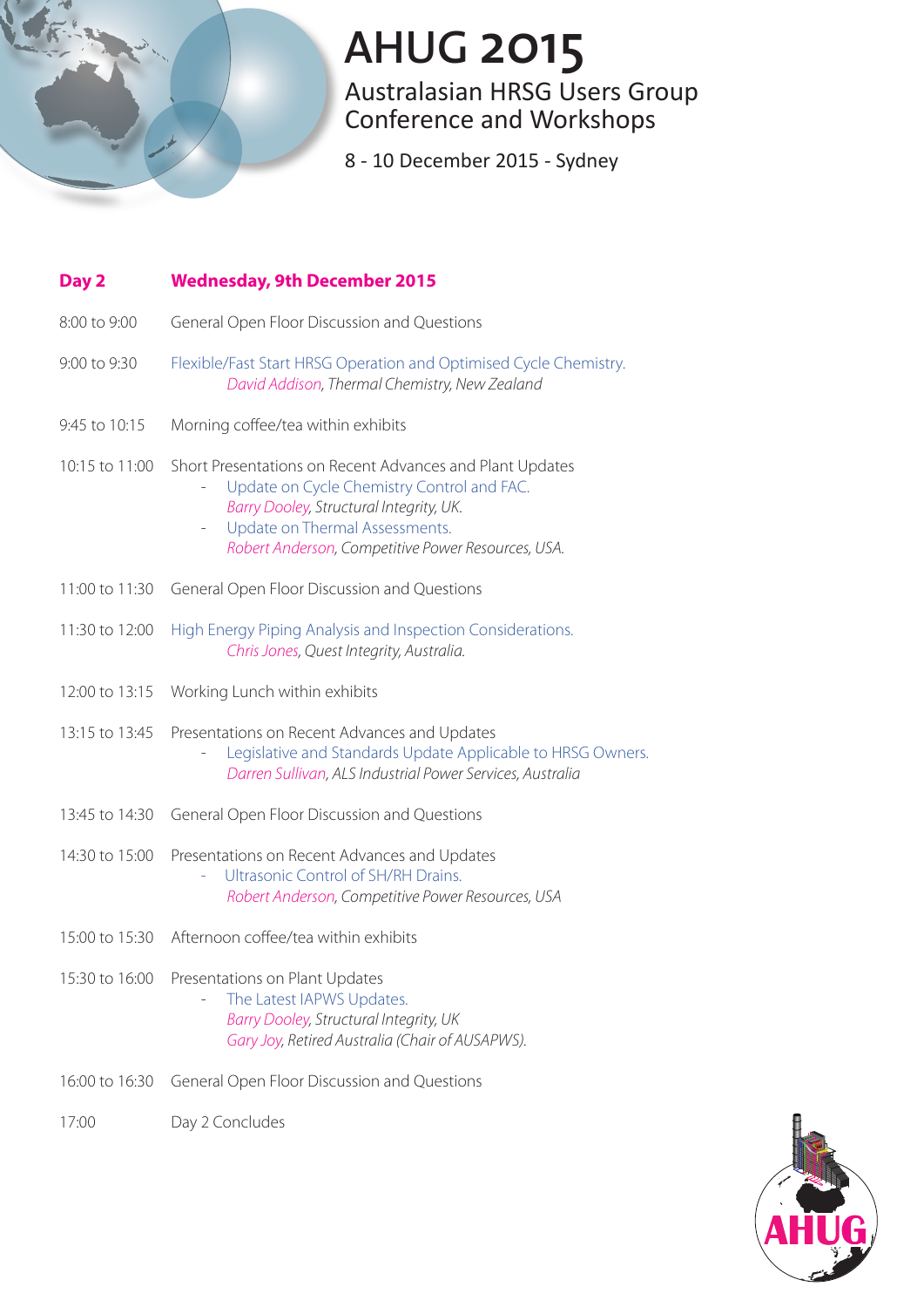Australasian HRSG Users Group Conference and Workshops

8 - 10 December 2015 - Sydney

| Day 3 | <b>Thursday, 10th December 2015</b> |  |
|-------|-------------------------------------|--|
|       |                                     |  |

#### **Workshops**

8:00 to 10:00 **Workshop 1:** Inspection Planning for HRSGs. *Charles Thomas, Quest Integrity, New Zealand*

> The concept of risk based inspection planning is well established and documented in recommended practices such as API RP 580 and 581. In the case of HRSGs, the operation and function of many components is similar from one design to another. Similarly, the risk levels, damage mechanisms and hence inspection requirements are to a significant degree consistent. The aim of the workshop is to work through the components in a typical HRSG and by consensus, agree those that have the potential to suffer damage and generate risk for safety or availability. The discussion will aim at identifying the active damage mechanisms and generate generic inspection test plans for at risk components.

- 10:00 to 10:30 Morning coffee/tea within exhibits
- 10:30 to 12:30 **Workshop 2:** Planning the Pathway for Future Life Assessment in HRSGs. *Dave Ross, ALS Industrial Power Services, Australia.*

The process of building the data required for life assessment and the relevance which would be illustrated with some case studies, and the introduction of remaining life programmes.

- 12:30 to 14:00 Working Lunch within exhibits
- 14:00 16:00 **Workshop 3:** The Use of Advanced Boiler Alloys for HRSGs *Jeff Henry, Applus RTD, USA.*

The workshop will address the newer material alloys being used in HRSG tubing, piping and headers: T/P 23, 24, 91 and 92.

16:30 Day 3 Concludes .. refreshments available

#### **Speaker Presentations**

To access a PDF copy of available AHUG 2015 speaker presentations, please visit the presentation tab on the conference website: **www.etouches.com/ehome/ahug2015/presentations** Use the following details to log in:

**Username**: AHUG2015

**Password**: AHUG2015delegate

### **Steering Committee**

AHUG 2015 is chaired by Barry Dooley, Structural Integrity Associates with the assistance of a Steering Committee consisting of:

- » Bob Anderson, Competitive Power Resources
- » John Blake, Stanwell Corporation
- » Mark Utley, Contact Energy
- » Hayden Henderson, Petrofac
- » David Addison, Thermal Chemistry
- » Des McInnes, EPRI